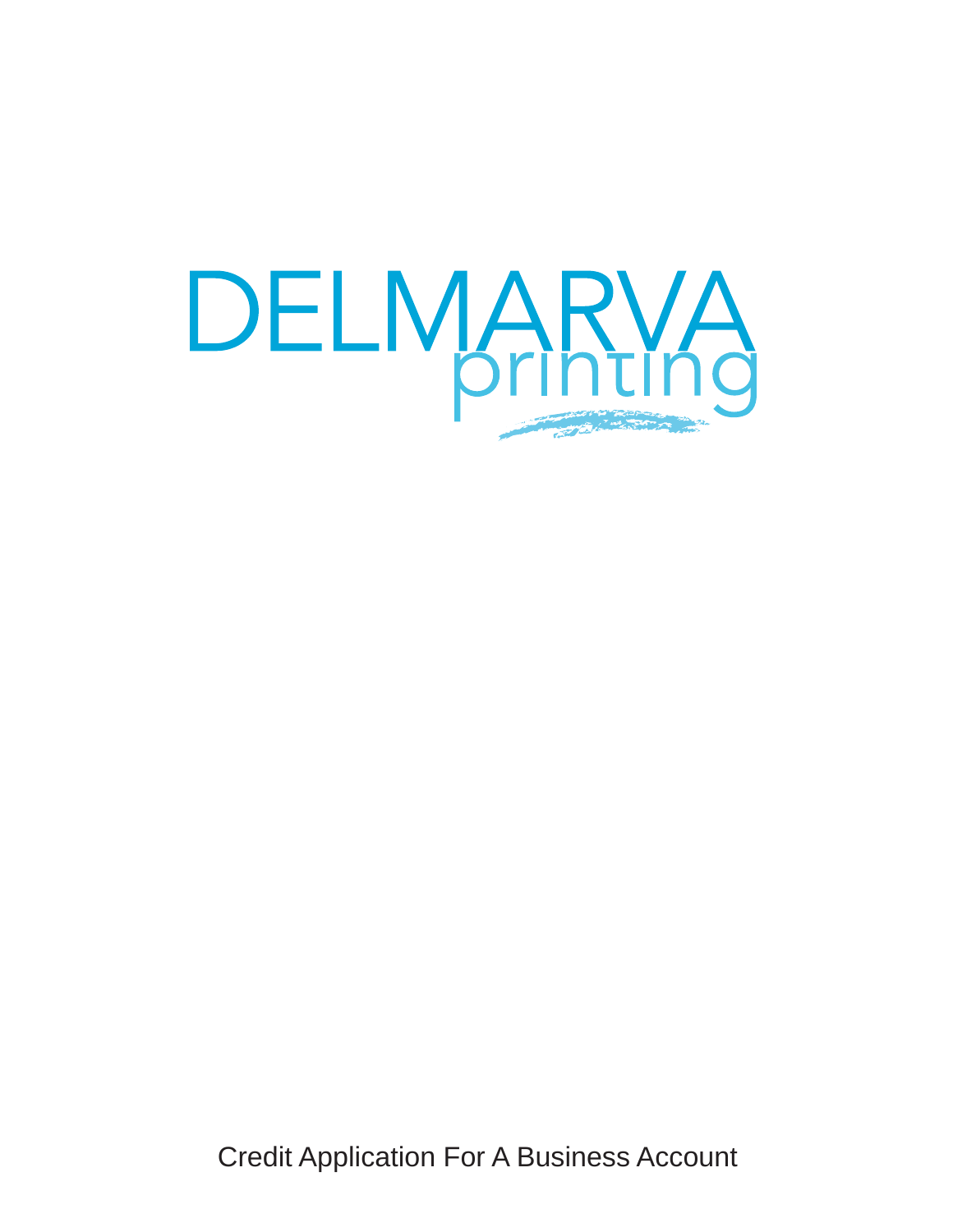## Delmarva Printing Inc. **CREDIT APPLICATION FOR A BUSINESS ACCOUNT**

| <b>BUSINESS CONTACT INFORMATION</b>                                     |                     |                                  |                                              |  |  |
|-------------------------------------------------------------------------|---------------------|----------------------------------|----------------------------------------------|--|--|
| Title:                                                                  |                     |                                  |                                              |  |  |
| Company name:                                                           |                     |                                  |                                              |  |  |
| Phone:                                                                  | Fax:                | E-mail:                          |                                              |  |  |
| Registered company address:                                             |                     |                                  |                                              |  |  |
| City:                                                                   |                     | State:                           | ZIP Code:                                    |  |  |
| Date business commenced:                                                |                     |                                  |                                              |  |  |
| Sole proprietorship:                                                    | Partnership:        | Corporation:                     | Other:                                       |  |  |
|                                                                         |                     | BUSINESS AND CREDIT INFORMATION  | Fax numbers are required for all references. |  |  |
| Primary business address:                                               |                     |                                  |                                              |  |  |
| City:                                                                   | ZIP Code:<br>State: |                                  |                                              |  |  |
| How long at current address?                                            |                     |                                  |                                              |  |  |
| Telephone:                                                              | Fax:                | E-mail:                          |                                              |  |  |
| Bank name:                                                              |                     |                                  |                                              |  |  |
| Bank address:                                                           |                     | Phone:                           |                                              |  |  |
| City:                                                                   |                     | State:                           | ZIP Code:                                    |  |  |
| Type of account                                                         | Account number      |                                  |                                              |  |  |
| Savings                                                                 |                     |                                  |                                              |  |  |
| Checking                                                                |                     |                                  |                                              |  |  |
| Other                                                                   |                     |                                  |                                              |  |  |
|                                                                         |                     | <b>BUSINESS/TRADE REFERENCES</b> | Fax numbers are required for all references. |  |  |
| Company name:                                                           |                     |                                  |                                              |  |  |
| Address:                                                                |                     |                                  |                                              |  |  |
| City:                                                                   |                     | State:                           | ZIP Code:                                    |  |  |
| Phone:                                                                  | Fax:                | E-mail:                          |                                              |  |  |
| Type of account:                                                        |                     |                                  |                                              |  |  |
| Company name:                                                           |                     |                                  |                                              |  |  |
| Address:                                                                |                     |                                  |                                              |  |  |
| City:                                                                   |                     | State:                           | ZIP Code:                                    |  |  |
| Phone:                                                                  | Fax:                | E-mail:                          |                                              |  |  |
| Type of account:                                                        |                     |                                  |                                              |  |  |
| Company name:                                                           |                     |                                  |                                              |  |  |
| Address:                                                                |                     |                                  |                                              |  |  |
| City:                                                                   |                     | State:                           | ZIP Code:                                    |  |  |
| Phone:                                                                  | Fax:                | E-mail:                          |                                              |  |  |
| Type of account:                                                        |                     |                                  |                                              |  |  |
| AGREEMENT                                                               |                     |                                  |                                              |  |  |
| 1. All invoices are to be paid 30 days from the date of the invoice.    |                     |                                  |                                              |  |  |
| 2. Claims arising from invoices must be made within seven working days. |                     |                                  |                                              |  |  |
|                                                                         |                     |                                  |                                              |  |  |
| SIGNATURES                                                              |                     |                                  |                                              |  |  |
|                                                                         |                     |                                  |                                              |  |  |
|                                                                         |                     |                                  |                                              |  |  |
| Title:                                                                  |                     | Title:                           |                                              |  |  |
| Date:                                                                   |                     | Date:                            |                                              |  |  |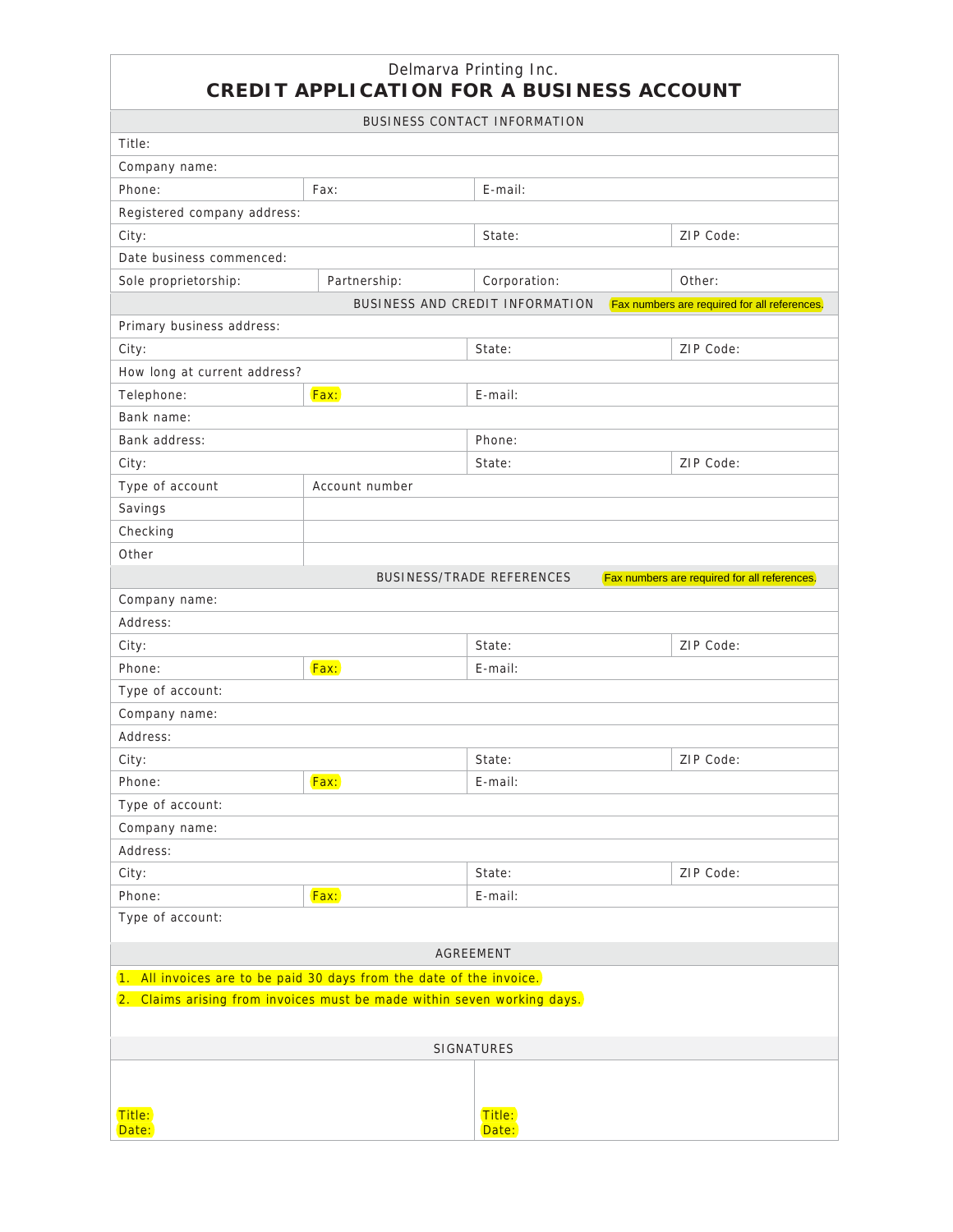## *This Customer Account Application ("Application") is made to Delmarva Printing Inc. for the purpose of inducing Delmarva Printing Inc. to extend credit accommodations to the Applicant named below, and in accordance with the following terms:*

1.Upon approval of this Application, Delmarva Printing Inc., in its sole discretion, and notwithstanding any request of Applicant, shall have the right to terminate Applicant's credit privileges under this Application at any time without prior notice to Applicant, except as otherwise provided by law.

2. All purchases by Applicant of goods and/or services from Delmarva Printing Inc. will be made in accordance with the terms and conditions of this Application and any invoices and/or other documents evidencing Applicant's obligations to Delmarva Printing Inc. , all of which are incorporated herein by this reference. 3. The entire outstanding balance due to Delmarva Printing Inc. on all invoices shall become due in full immediately upon default in the payment of any invoice. Applicant agrees to pay interest in the amount of 1 1/2% per month, or the highest rate permitted by law, on any past due amounts until collected, and Applicant agrees to pay all costs of collection incurred by Delmarva Printing Inc., including attorney's fees and expenses, should a default in payment or any other obligation of Applicant to Delmarva Printing Inc. occur. Applicant shall pay Seller a service charge in an amount equal to the greater of \$30 or 5% of the check balance for all checks returned by Applicant's bank; provided, however, that such service charge shall not be in the violation of the usury laws of the applicable jurisdiction 4. If this Application is not fully approved or if any other adverse action is taken with respect to Applicant's credit with Delmarva Printing Inc., Applicant has the right to request within 60 days of Delmarva Printing Inc. notification of such adverse action, a statement of specific reasons for such action, which statement will be provided within 30 days of said request. The Federal Equal Credit Opportunity Act prohibits creditors from discrimination against credit applicants on the basis of race, color, religion, national origin, sex, marital status, or age (provided that the applicant has the capacity to enter into a binding contract); because all or part of the applicant's income derives from any public assistance programs; or because the applicant has in good faith exercised any right under the Consumer Credit Protection Act. The federal agency that administers compliance with this law concerning the creditor is the Federal Trade Commission, Washington, D.C. 5. This Application and all transactions between Applicant and Delmarva Printing Inc. shall be governed by and interpreted in accordance with the laws and decisions of the state where Delmarva Printing Inc. operating company which

provided this Application is located, without regard to the conflicts of law provisions thereof (the "Applicable State").

6. Applicant and Delmarva Printing Inc. irrevocably agree, and hereby consent and submit to the nonexclusive jurisdiction of any state or federal court located in the Applicable State, with regard to any actions or proceedings arising from, relating to or in connection with Applicant's obligations to Delmarva Printing Inc. or this Application. Applicant hereby waives any right Applicant may have to transfer or change the venue of any litigation filed in such courts.

7. Applicant expressly agrees that Delmarva Printing Inc. shall not be responsible for any product nonconformity as to quantity, quality, or price, unless noted on the original delivery receipt at the time of delivery or unless Delmarva Printing Inc. is notified in writing of any such nonconformity within three (3) days of delivery, by certified mail return receipt requested. 8. Except as to quantity of goods ordered, no terms and conditions set forth in any purchase order or other form of Applicant will apply to sales by Delmarva Printing Inc. to Applicant.

The approximate initial amount of credit that Applicant requires per month shall not be binding upon Delmarva Printing Inc., nor shall Delmarva Printing Inc. incur liability by granting, reducing, increasing or refusing such amount. Applicant hereby certifies that the information furnished under this Application and any other financial statements furnished in connection herewith, is true and correct and that this information is being furnished to Delmarva Printing Inc. for the purpose of including Delmarva Printing Inc. to extend credit to Applicant, and understands that Delmarva Printing Inc. intends to rely upon such information. Applicant understands and agrees to be bound by the above terms and all invoices and other documents furnished by Delmarva Printing Inc. from time to time, all of which are incorporated herein by reference, and to advise Delmarva Printing Inc. in writing by certified mail of any material change in the information provided herein, including but not limited to, change of ownership, address or telephone number. Applicant understands that Delmarva Printing Inc. will retain this Application whether or not it is approved. Applicant hereby authorizes Delmarva Printing Inc. to check Applicant's credit history and trade, bank and references (whether or not referenced in this Application) for customary credit information, to confirm the information contained on this Application, including but not limited to, sending a copy hereof to the trade and bank references, and to release information to other creditors regarding Applicant's credit experience with Delmarva Printing Inc..

**APPLICANT:** 

#### \_\_\_\_\_\_\_\_\_\_\_\_\_\_\_\_\_\_\_\_\_\_\_\_\_\_\_\_\_\_\_\_\_\_\_\_\_\_\_\_\_\_\_\_\_\_\_\_\_\_\_\_\_\_\_\_\_\_\_\_\_\_\_\_\_\_\_\_\_\_\_\_\_\_\_\_\_\_\_\_\_\_\_\_\_\_\_\_\_\_\_\_\_\_\_\_\_\_\_\_\_\_\_\_\_\_\_\_\_\_\_\_\_\_\_\_\_\_\_\_\_\_\_\_\_\_\_\_\_\_\_\_\_\_\_\_\_\_ FULL FIRM NAME **BY AUTHORIZED AGENT**

\_\_\_\_\_\_\_\_\_\_\_\_\_\_\_\_\_\_\_\_\_\_\_\_\_\_\_\_\_\_\_\_\_\_\_\_\_\_\_\_\_\_\_\_\_\_\_\_\_\_\_\_\_\_\_\_\_\_\_\_\_\_\_\_\_\_\_\_\_\_\_\_\_\_\_\_\_\_\_\_\_\_\_\_\_\_\_\_\_\_\_\_\_\_\_\_\_\_\_\_\_\_\_\_\_\_\_\_\_\_\_\_\_\_\_\_\_\_\_\_\_\_\_\_\_\_\_\_\_\_\_\_\_\_\_\_\_ PRINTED NAME & TITLE

# **BLANKET RESALE CERTIFICATE**

\_\_\_\_\_\_\_\_\_\_\_\_\_\_\_\_\_\_\_\_\_\_\_\_\_\_\_\_\_\_\_\_\_\_\_\_\_\_\_\_\_\_\_\_\_\_\_\_\_\_\_\_\_\_\_\_\_\_\_\_\_\_\_\_\_\_\_\_\_\_\_\_\_\_\_\_\_\_\_\_\_\_\_\_\_\_\_\_\_\_\_\_\_\_\_\_\_\_\_\_\_\_\_\_\_\_\_

\_\_\_\_\_\_\_\_\_\_\_\_\_\_\_\_\_\_\_\_\_\_\_\_\_\_\_\_\_\_\_\_\_\_\_\_\_\_\_\_\_\_\_\_\_\_\_\_\_\_\_\_\_\_\_\_\_\_\_\_\_\_\_\_\_\_\_\_\_\_\_\_\_\_\_\_\_\_\_\_\_\_\_\_\_\_\_\_\_\_\_\_\_\_\_\_\_\_\_\_\_\_\_\_\_\_\_

This is to certify that all material, merchandise, or goods purchased by the undersigned from the

Company

## Address

After **Example 2** are purchased for the following purpose:

 $\left( \right)$  Resale as tangible personal property.

) To use or incorporate the tangible personal property in a production activity as a material or part of other tangible personal property to be produced for sale.

 $\Box$  For use by a government agency/non-profit organization

This certificate shall be considered a part of each order which we shall give provided such order bears our Maryland Sales and Use Tax Registration Number. This certificate is to continue in force until revoked.

| Buyer          |  |  |
|----------------|--|--|
|                |  |  |
| <b>Address</b> |  |  |
|                |  |  |
| Signature      |  |  |
|                |  |  |
| <b>Title</b>   |  |  |

Buyer's Maryland Sales and Use Tax Registration Number

\_\_\_\_\_\_\_\_\_\_\_\_\_\_\_\_\_\_\_\_\_\_\_

**Date\_\_\_\_\_\_\_\_\_\_\_\_\_\_\_**